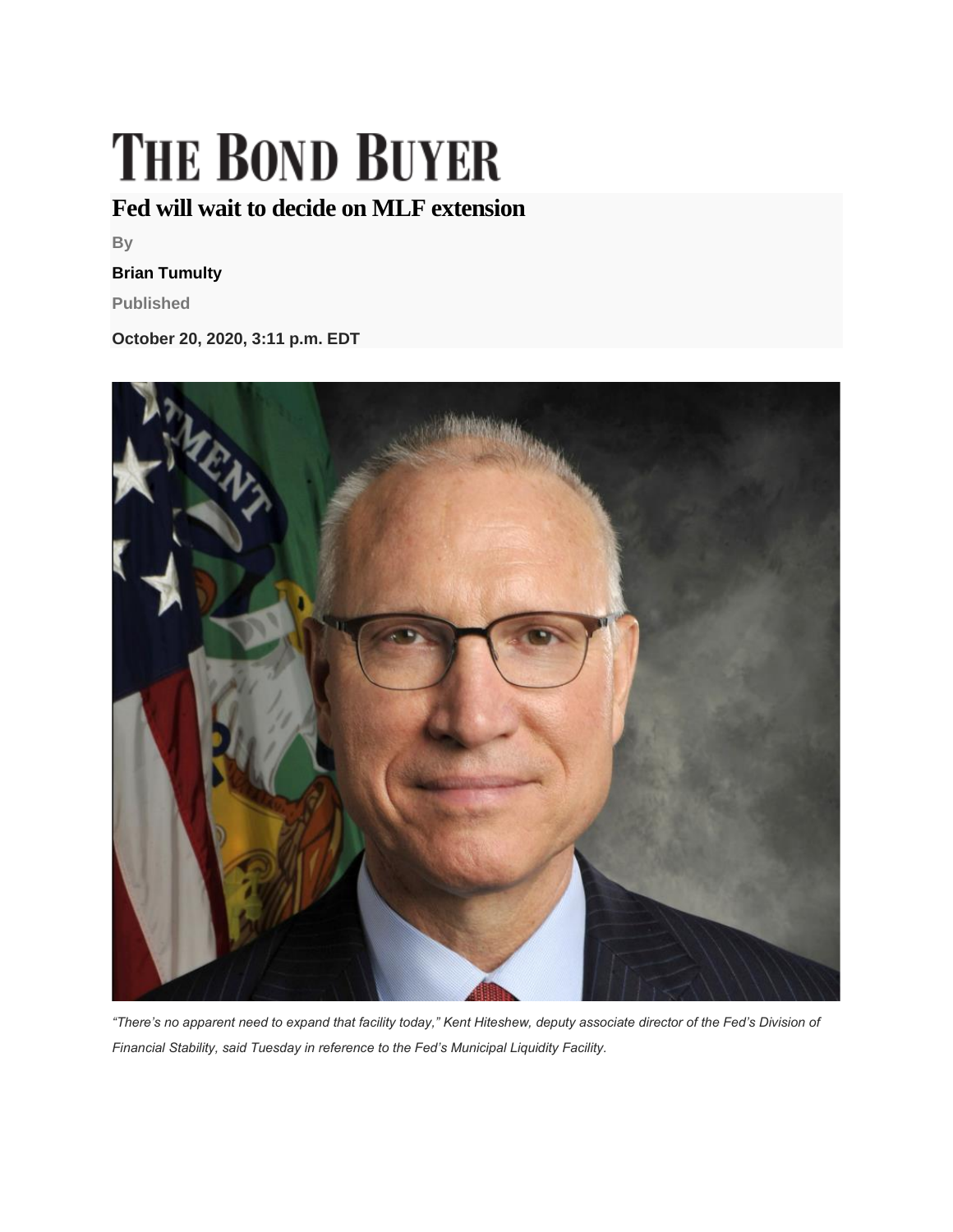Municipal market conditions at the end of this calendar year will determine whether the Federal Reserve and Treasury decide to continue to operate the Fed's Municipal Liquidity Facility beyond Dec. 31.

That was the message delivered by Kent Hiteshew, deputy associate director of the Fed's Division of Financial Stability, on Tuesday during a conference sponsored by the Government Finance Officers Association.

Hiteshew's comment came in response to a letter sent last week to Secretary Treasury Steven Mnuchin, Federal Reserve Chair Jerome Powell, and Congress, by issuer groups that pleaded for extending the MLF past its expiration date of Dec. 31 because the recession effects caused by the pandemic will have a lagging effect long into 2021.

"An extension of the MLF's origination period into 2021 would very likely mean more access for issuers who need it most," the groups said.

The groups also said additional federal direct aid is still important.

Hiteshew thanked the issuer groups for sending the letter, explaining, "We need that kind of feedback and look forward to it."

Hiteshew also told the GFOA conference that an expansion of the MLF won't happen unless the program is extended into 2021.

"There's no apparent need to expand that facility today," he said, noting that the Fed "certainly" has the capacity to expand it if it is needed. Hiteshew said there also are no imminent plans to eliminate premiums.

Hiteshew spoke via a GFOA webcast largely repeating the message he delivered during a congressional oversight hearing that the Fed considers the MLF a success in stabilizing the muni market.

The recent announcement that the Fed will need a 30-day advance notice for any future use of the MLF "was narrowly administrative in nature," he said, and not indicative of the Fed's future plans.

The Fed launched the MLF as part of the CARES Act, a coronavirus relief package that was enacted in March. The MLF began operating in May. The Fed has said the MLF pricing was meant to be used as a backstop for borrowers.

The MLF is open to counties with populations of 500,000 or more and cities of 250,000 or more. In June, the central bank allowed U.S. states to be able to have at least two cities or counties eligible to directly issue notes regardless of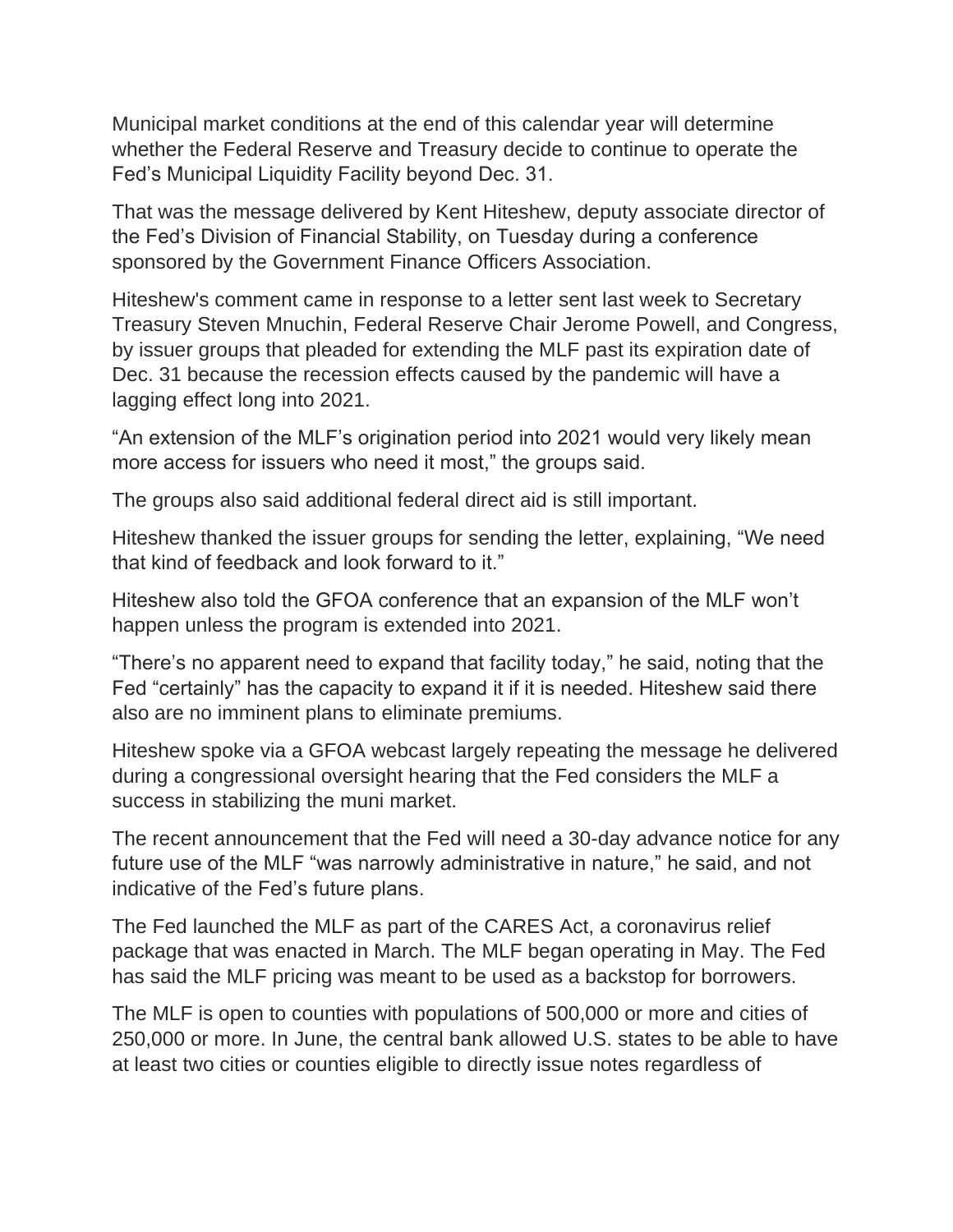population. Governors of each state are also able to designate two issuers whose revenues are derived from activities such as public transit and tolls.

Relief to smaller, less frequent issuers is also needed, the issuer groups said in their letter last week, such as passing the Municipal Bond Support Act of 2019. That bill, introduced by Reps. Terri Sewell, D-Ala., and Tom Reed, D-N.Y. would increase to \$30 million from the current \$10 million the amount of tax-exempt bonds that individual local governments or nonprofits can issue and still qualify to sell debt to banks under favorable terms as bank-qualified.

The MLF allows short-term notes with a maturity no longer than 36-months. It needs to be lengthened, ideally up to 10 years, the groups said, to help state and local governments make long-term investments.

One of the major sticking points in the MLF for issuers is the pricing in the MLF.

Hiteshew cited Tuesday's successful bond sale by the state of Illinois that the pricing problem is being resolved.

Another unresolved issue is whether Congress and the Trump administration will agree on additional direct federal aid to states and local governments beyond the \$150 billion in the Coronavirus Relief Fund that was part of the CARES Act earlier this year.

Eighty-two percent of the 22 states, 55 counties, and 24 cities that responded to an August GFOA survey anticipated spending all of their CRF allocation before the Dec. 30 deadline. "Given the indefinite duration of the public health emergency, exhausting all federal assistance by the end of the year is concerning," GFOA said.

The survey, which was sent to all 171 states, counties, and cities eligible for direct aid, found that 62% of the 104 respondents said their biggest challenge in spending the federal aid was the guidance and FAQs issued by the Treasury.

"Respondents consistently echoed the lack of flexibility on the use of CRF funds, specifically over not being able to spend funds on revenue replacement as their biggest obstacle," the GFOA report said. "Respondents stated that the use of funds did not align with the needs of local governments in terms of how they budget."

The survey found the CRF provided beneficial aid by allowing jurisdictions to address some of the hardest-hit sectors in their economies, such as healthcare, schools, and housing.